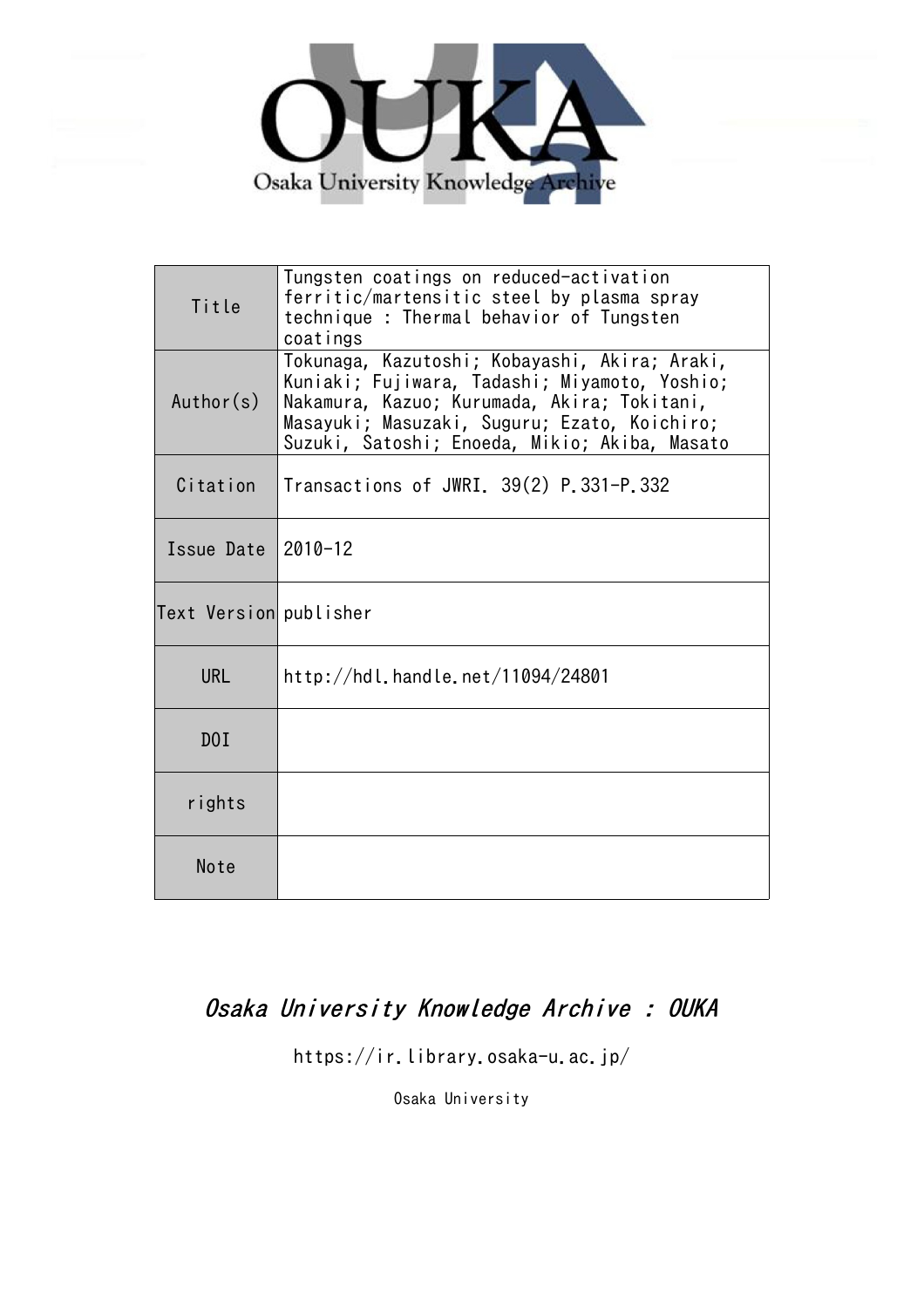### **Tungsten coatings on reduced-activation ferritic/martensitic steel**

## **by plasma spray technique†**

— Thermal behavior of Tungsten coatings —

**TOKUNAGA Kazutoshi \*, KOBAYASHI Akira \*\*, ARAKI Kuniaki \*, FUJIWARA Tadashi \*, MIYAMOTO Yoshio \*, NAKAMURA Kazuo \*, KURUMADA Akira \*\*\*, TOKITANI Masayuki \*\*\*\*, MASUZAKI Suguru \*\*\*\*, EZATO Koichiro \*\*\*\*\*, SUZUKI Satoshi \*\*\*\*\*, ENOEDA Mikio \*\*\*\*\* and AKIBA Masato \*\*\*\*\***

**KEY WORDS**: (Plasma spray) (Tungsten) (Ferritic/martensitic steel) (Coating) (Thermal property) (Heat flux test) (Fusion device) (First wall) (Divertor) (High heat flux)

#### **1. Introduction**

Tungsten is potential candidate for an armor of the first wall and the divertor plate of the fusion reactor because of its low erosion yield and good thermal properties. The disadvantages of tungsten are its heavy weight and the brittleness below DBTT. In the case of the fusion demonstration reactor (DEMO), neutron damage will be a critical issue. Structure materials of the first wall/blanket and the cooling channels of the divertor will be made by low activation materials. Tungsten coated reduced activation materials could be convenient for the first wall/blanket because the thickness of tungsten on the first wall/blanket is designed at about  $2\sim$ 3 mm and the coating technique can be used for this[1].

In the present work, tungsten coating on reducedactivation ferritic/martensitic steel (RAF/M) F82H substrate (F82H: Fe-8Cr-2W), which is a leading structural material candidate for DEMO [2], by Atmospheric Plasma Spraying (APS), Vacuum Plasma Sprayin (VPS) and Gas Tunnel Type Plasma Spraying (GTP) were prepared. Surface morphology of the deposited W and adhesion property between the substrate and the coatings have been investigated using SEM/EDS. In addition, heat flux tests and thermal fatigue tests using an electron beam have been also carried out.

#### **2. Experimental**

W coated material has been produced by APS and VPS to evaluate thermal behavior of APS-W and VPS-W. The substrate material is reduced-activation ferritic/martensitic steel (RAF/M) F82H (Fe-8Cr-2W) [2]. Size of the substrate material was 20 mm x 20 mm x 2.6 mmt. A thickness of W is 1mm. Temperatures of the substrates during the APS and VPS were  $150^{\circ}$ C and  $600^{\circ}$ C, respectively. In addition, mock-ups were made by brazing the tiles (VPS-W/F82H, APS-W/F82H) on oxygen free high purity copper (OFHC)

\*\* JWRI, Osaka University, Osaka, Japan

block with a cooling tube of inside diameter of 7mm $\phi$ . Heat load tests were performed on an active cooling test stand (ACT) of NIFS and an electron beam irradiation test simulator at the Research Institute for Applied Mechanics (RIAM) at Kyushu University. In the case of ACT experiments, a uniform electron beam was irradiated on the tungsten surface through a beam limiter with an aperture of 20mm×20 mm. Beam duration during ramp-up, plateau and ramp-down were 20, 40 and 0 s, respectively. Heat flux was changed from 1 to 3.4  $MW/m<sup>2</sup>$ . Thermal fatigue tests were also carried out for up to 100 cycles at a heat flux of 3.2  $MW/m<sup>2</sup>$ . Surface temperature of the tile is measured by an optical pyrometer. Temperatures of F82H (T1) and OFHC (T2) at interfaces of the brazed area were also measured with thermocouples. The heat flux tests have been carried out under the condition that the water flow velocity, pressure and temperature were 18.0 m/s, 0.7 MPa and 20  $\rm ^{o}C$ , respectively.

#### **3. Results**

**Figure 1** shows the APS-W coated F82H brazed on OFHC with cooling tube. There is no damage after the brazing of the OFHC block with the cooling tube.



**Fig. 1** Photograph of APS-W/F82H/OFHC mock-up

\*\*\*\*\* JAEA, Ibaraki, Japan

Transactions of JWRI is published by Joining and Welding Research Institute, Osaka University, Ibaraki, Osaka 567-0047, Japan

<sup>†</sup> Received on 30 September 2010

<sup>\*</sup> RIAM, Kyushu University, Fukuoka, Japan

<sup>\*\*\*</sup> College of Engineering, Ibaraki University, Ibaraki, Japan \*\*\*\* NIFS, Gifu, Japan